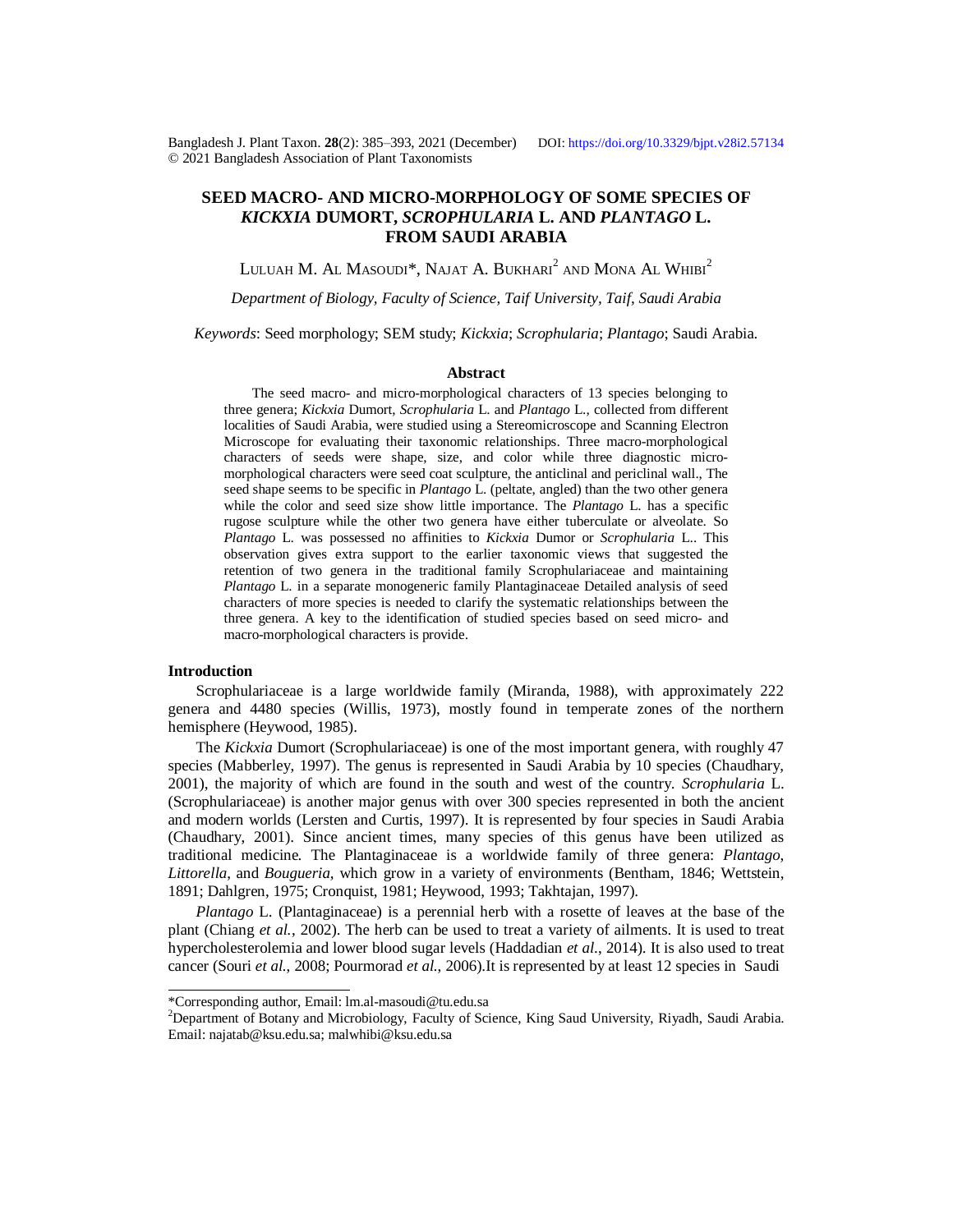Arabia (Chaudhary, 2001). Plantaginaceae and Scrophulariaceae have a tight link, according to several scientists (Takhtajan, 1980; Heywood, 1993; Mabberley, 1997). The notion of Plantaginaceae was broadened in Judd *et al*. (1999) and APG (2009) classifications to cover numerous taxa that were previously classified to the Scrophulariaceae based on molecular criteria. The existence of certain closely related families, such as Plantaginaceae, Orobanchaceae, and Acanthaceae, may further make the bounds of the Scrophulariaceae problematic.

The links between the traditional Plantaginaceae family and other families are still murky and need to be clarified (Heywood, 1993; Albach *et al*., 2004). The purpose of this study is to describe the seed morphological features in details to assess their utility in understanding the relationships among the three taxa analyzed (*Kickxia*, *Scrophularia* and *Plantago*). The findings are reviewed in considering the various classification systems.

## **Materials and Methods**

The seeds of 12 species from two genera, *Kickxia* and *Scrophularia* of the family Scrophulariaceae and one species from *Plantago* of the Plantaginaceae were studied. The fresh seeds were collected from different localities of the Saudi Arabia as well as from preserved Specimens available at the Herbarium of Collage of Science, King Saud University (Table 1). The study was conducted at the Central Laboratory of Science and Medicine Department, King Saud University.

| S/N            | Name of Species                                        | Localities                                                                                 |
|----------------|--------------------------------------------------------|--------------------------------------------------------------------------------------------|
| 1              | Kickxia abhaica D. A. Sutton                           | Wadi Alus, Rejal Almaa, Abha                                                               |
| $\overline{c}$ | K. acerbiana (Boiss.) Tackh. & Boulos                  | Yanbu-Omlog Road                                                                           |
| 3              | K. <i>aegyptiaca</i> (L.) Nab.                         | Al sheheia, Algassim                                                                       |
| 4              | K. corallicola D. A. Sutton                            | Farasan Island, Jizan                                                                      |
| 5              | K. elatine (L.) Dumort.                                | Herbarium of Ministry of Environment, Water &<br>Agriculture                               |
| 6              | K. hastata (R. Br. Ex. Benth.) Dandy                   | Herbarium of Ministry of Environment Water, &<br>Agriculture                               |
| 7              | K. <i>petiolate</i> D. A Sutton                        | Herbarium of Botany & Microbiology Department,<br>Collage of Science, King Saud University |
| 8              | K. pseudoscoparia v. w. Smith & D. A.<br><b>Sutton</b> | Al sail Alsageer, Taif                                                                     |
| 9              | K. scalarum D. A. Sutton                               | Herbarium of Ministry of Environment water $\&$<br>Agriculture                             |
| 10             | <i>K. spartioides</i> (Brouss. ex. Bush Janch.)        | Herbarium of Botany & Microbiology Department,<br>Collage of Science, King Saud University |
| 11             | Plantago major L.                                      | Wadi Darak – Al Mandaq                                                                     |
| 12             | Scrophularia deserti Del.                              | Bani Saad, Taif-Albaha Road                                                                |
| 13             | <i>S. peyronii</i> Post                                | Hebarium of Ministry of Environment. water &<br>Agriculture                                |

#### **Table 1. List of studied species and their collected locations.**

The external macro-morphological characters of the mature seeds were investigated with the aid of a Stereomicroscope. For seed size and width, the mean value of three seeds of each species were measured by a Micrometer.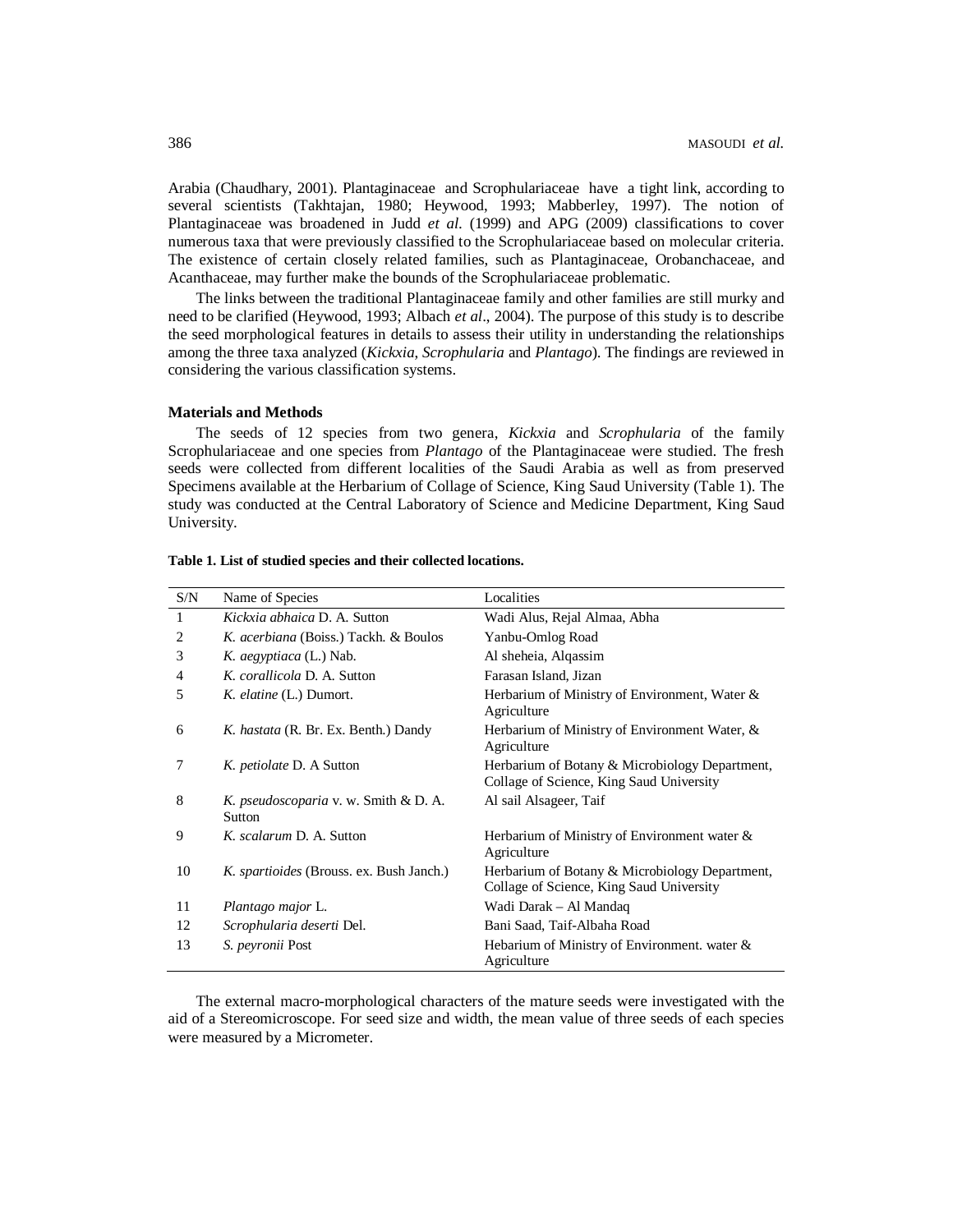For Scanning Electron Microscopic (SEM) examinations, mature dried seeds were selected, mounted on stubs using double side adhesive tape, coated in auto fine coater (JFC-1600) with gold by a Zeiss Scanning Electron Microscope, model (JEOL-JSM-6060 LV) at the electron microscope unite in the Central Laboratory of Science and Medicine Department, King Saud University. These were then examined and photographed with an accelerating voltage 15KV. Terminology of seed coat sculpturing basically following Stearn (1992) and Juan *et al*. (1997, 2000).

For numerical analysis we used the NTSYS-pc 2.2. software package according to the method of Rohlf, (2009) and then generated a cluster analysis of the similarity and dissimilarity matrix between the species under study to construct a Dendrogram.

#### **Results and Discussion**

The macro-morphological characters of the studied species presented in Table 2 revealed that the Seed Shape was varied from reniform in *Kickxia abhaica*, *K. scalarum* and *K. spartioides*, prismatic cylindrical in *K. aegyptiaca*, ovate in *K*. *elatine*, oblong ovate in the two *Scrophularia* species, peltate angled with rounded apical scar in *Plantago major*, rounded in *Kickxia petiolate* while ellipsoide in the remaining four species. The Seed Size ranges from large seeds (more than 500 µm long) in *Kickxia acerbiana* (866 x 591.6 µm) to small (Less than 500 µm) in *K. spartioides* (367.08 x 243.0 µm), *K. petiolata* (367.3 x 282.1 µm) followed by *K. hastata* (367.7  $x$  234.5  $\mu$ m). The rest of the studied species possessed medium sized seeds (414-571  $\mu$ m) long. The seed color showed low variation from brown in *Kickxia acerbiana*, *K. elatine* and *K. spartioides* to dark brown in the remaining studied species.

| S/N            | Taxa                 | Seed shape            | <b>Size</b>          | color        |
|----------------|----------------------|-----------------------|----------------------|--------------|
|                |                      |                       | length x width       |              |
| 1              | Kickxia abhaica      | Reniform              | 571.7 x 358.1        | Dark brown   |
| $\overline{c}$ | K. acerbiana,        | Ellipsoid             | 866.0 x 591.6        | <b>Brown</b> |
| 3              | K. aegyptiaca        | Prismatic/cylindrical | 447.5 x 304.5        | Dark brown   |
| $\overline{4}$ | K. corallicola       | Ellipsoid             | 440.4 x 283.8        | <b>Brown</b> |
| 5              | K. elatine           | Ovate                 | 532.1 x 380.1        | Brown        |
| 6              | K. hastata           | Ellipsoid             | 367.7 x 234.5        | Dark brown   |
| 7              | K. petiolate         | Rounded               | $367.3 \times 282.1$ | Dark brown   |
| 8              | K. pseudoscoparia    | Ellipsoid             | 558.3 x 381.9        | Dark brown   |
| 9              | K. scalarum          | Reniform              | 416.1 x 336.8        | Dark brown   |
| 10             | K. spartioides       | Reniform              | 367.1 x 243.0        | <b>Brown</b> |
| 11             | Plantago major       | Peltate angled with   | 414.6 x 289.1        | Dark brown   |
|                |                      | apical rounded scar   |                      |              |
| 12             | Scrophularia deserti | Oblong ovate          | 490.2 x 289.9        | <b>Brown</b> |
| 13             | S. peyronii          | Oblong ovate          | 504.9 x 402.5        | Dark brown   |

**Table 2. The macro-morphological seed characters of the studied species.**

The results also revealed that the variations of seed shape and size are of great importance in taxa delimitation while seed color of little importance. Also, the seed shape of *Plantago major* (peltate/angled with apical rounded scar) diagnostic and clearly separated it than the other two genera.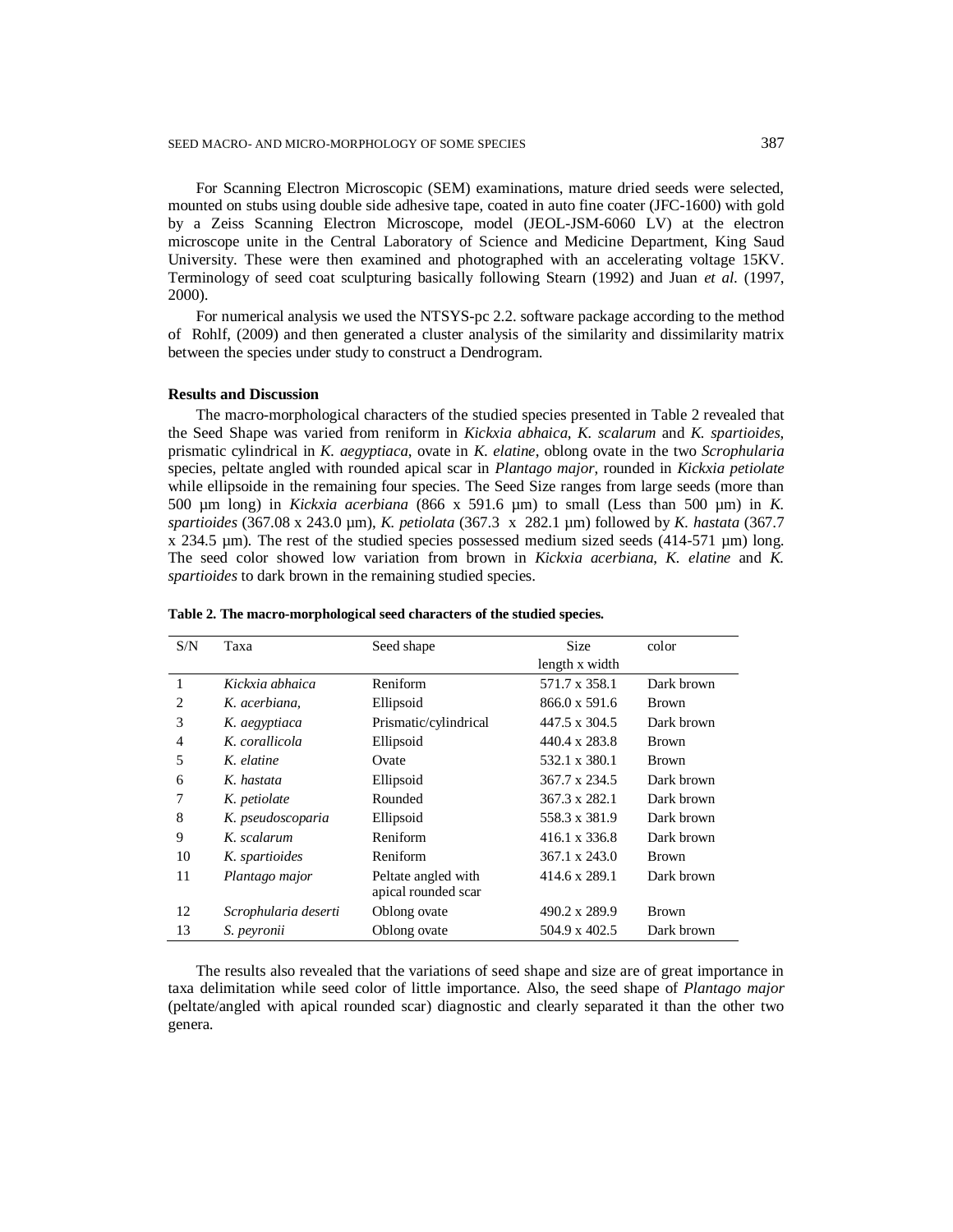Esau (1977), Barthlott (1984), Werker (1997), Abdel Khalik and Maesen (2002), Akbari and Azizan (2006), Abdel Khalik (2010), Kaya *et al*. (2011), Abdel Khalik and Hassan (2012), Bona (2013), Ghimire *et al*. (2017) stated that, the seed morphology and anatomical characters are of taxonomic importance at both sub generic and sub familial levels.

The micro-morphological characters investigated by SEM of the studied species presented in Table 3 and Figs 1-13 revealed that the Shape of the epidermal cells are penta-hexa-polygonal except in *Kickxia corallicola* which is ill-defied, while it is irregular in *Plantago major*.

| $\ensuremath{\mathrm{S/N}}$ | Taxa                    | Cell shape          | Anticlinal<br>wall    | Periclinal<br>wall         | Seed coat sculpture                                           |
|-----------------------------|-------------------------|---------------------|-----------------------|----------------------------|---------------------------------------------------------------|
| $\mathbf{1}$                | Kickxia abhaica         | Pentagonal          | Channeled             | Raised with<br>acute apex  | Tuberculate/cristate (tubercles<br>with obtuse conical apex). |
| 2                           | K. acerbiana.           | Pentagonal          | Channeled             | Raised with<br>obtuse apex | Tuberculate with obtuse apex.                                 |
| 3                           | K. aegyptiaca           | Polygonal           | Levelled              | Raised with<br>broad apex  | Tuberculate/verrucose with<br>broad base and globes cells     |
| 4                           | K. corallicola          | ill-defined         | Levelled              | Raised with<br>broad apex  | Tuberculate /verrucose with<br>broad base and globes cells    |
| 5                           | K. elatine              | Hexagonal           | Raised/Un<br>dulate   | Concave                    | Reticulate/ridged or undulate                                 |
| 6                           | K. hastata              | Pentagonal          | Levelled              | Raised with<br>obtuse apex | Tuberculate with obtuse apex.                                 |
| 7                           | K. petiolate            | Pentagonal          | Levelled              | Raised with<br>obtuse apex | Tuberculate tubercles conical                                 |
| 8                           | K. pseudoscoparia       | Pentagonal          | Levelled              | Raised with<br>acute apex  | Tuberculate tubercles papillate                               |
| 9                           | K. scalarum             | Pentagonal          | Levelled/<br>undulate | Raised with<br>acute apex  | Tuberculate tubercles conical,<br>long                        |
| 10                          | K. spartioides          | Pentagonal          | Levelled              | Raised with<br>acute apex  | Tuberculate tubercles conical,<br>long                        |
| 11                          | Plantago major          | Irregular           | Slightly/<br>Raised   | Concave/<br>Striated       | Rugose/reticulate                                             |
| 12                          | Scrophularia<br>deserti | Hexagonal           | Raised<br>with wax    | Flat/Ribbed                | Alveolate-vesicles absent                                     |
| 13                          | S. peyronii             | Penta-<br>Hexagonal | Raised<br>with wax    | Flat/Ribbed                | Alveolate-vesicles present                                    |

**Table 3. Micro-morphological seed characters of the studied species.**

Anticlinal wall boundaries**:** These boundaries are well developed and indicated by channels in *Kickxia abhaica* and *K. acerbiana*, raised without wax *in K. elatine* and *Plantago major*, raised with wax in the two *Scrophularia* species, levelled in the remaining studied species.

Periclinal cell wall: Are flat ribbed in the two *Scrophularia* species, concave striated in *Plantago major*, concave without stria in *Kickxia elatine* while raised in the remaining studied species. It was raised with obtuse apex in *K. acerbiana*, *K. hastata* and *K. petiolate*, raised with acute apex in *K. abhaica*, *K. pseudoscoparia*, *K. scalarum* and *K. spartioides* while raised with broad base and globose cells in *K. aegyptiaca* and *K. corallicola*.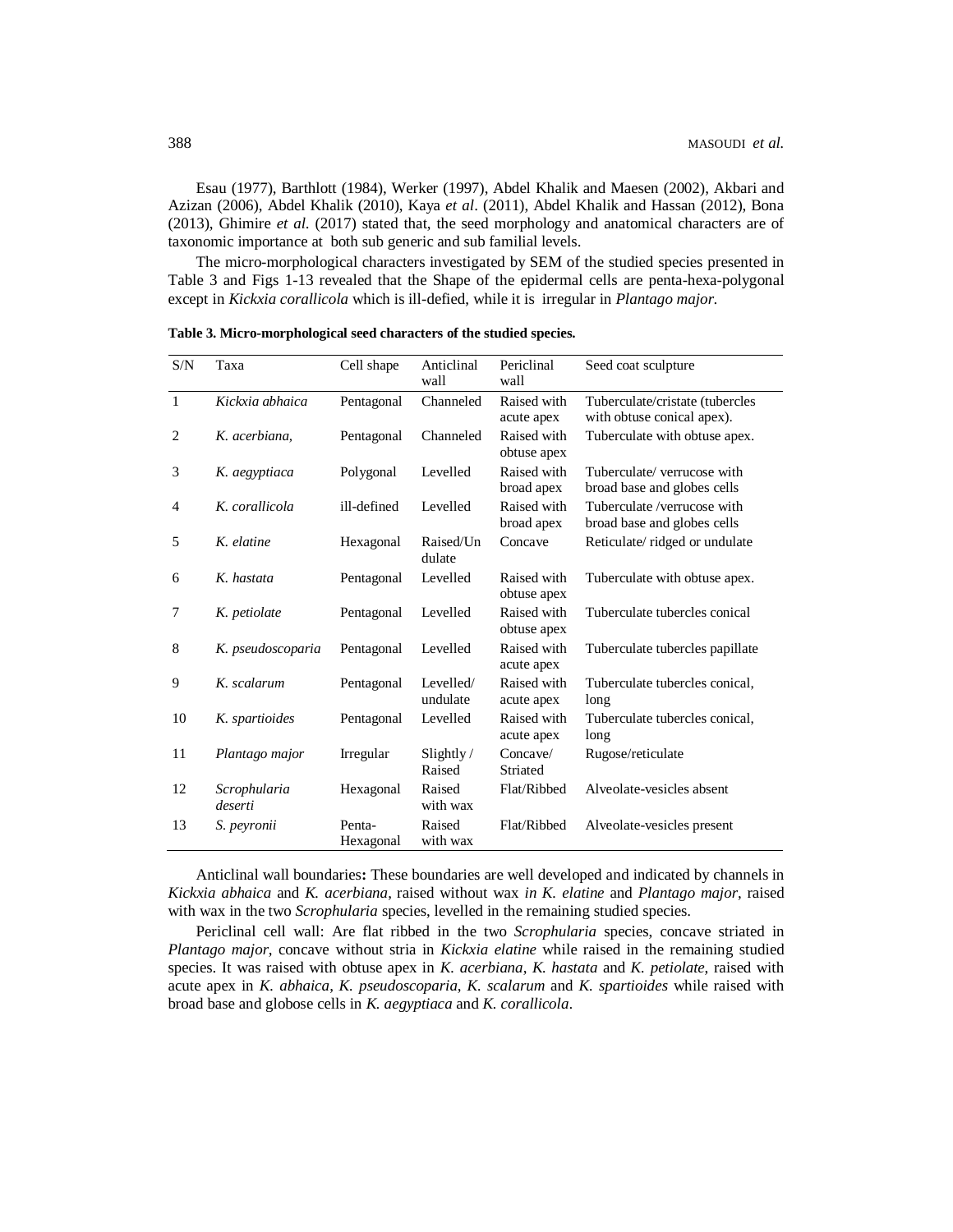

Figs. 1-13. SEM seed characters of studied species:1 a, b. *Kickxia abhaica*; 2 a, b. *K. acerbiana*; 3 a, b. *K. aegyptiaca*; 4 a, b *K. corallicola*; 5 a, b *K. elatine*; 6 a, b *K. hastata*; 7a, b *K. petiolate*; 8 a, b. *K. pseudoscoparia*; 9 a, b. *K. scalarum*; 10 a, b. *K*. *spartioides*; 11 a, b. *Plantago major*; 12 a, b. *Scrophularia deserti*; 13 a, b. *S. peyronii*. a-general seed shape, b- seed coat surface.

Seed coat sculpture: Scanning electron microscope (SEM) has been providing detailed and useful data on the fine structure of the seed coat in various genera of Scrophulariaceae (Canne, 1979, 1980; Elisens and Tomb, 1983; Sutton, 1988). Also, according to Molau (1990) the morphology of the seed coat provides a major diagnostic and significant features at tribes and subtribes of Scrophulariaceae.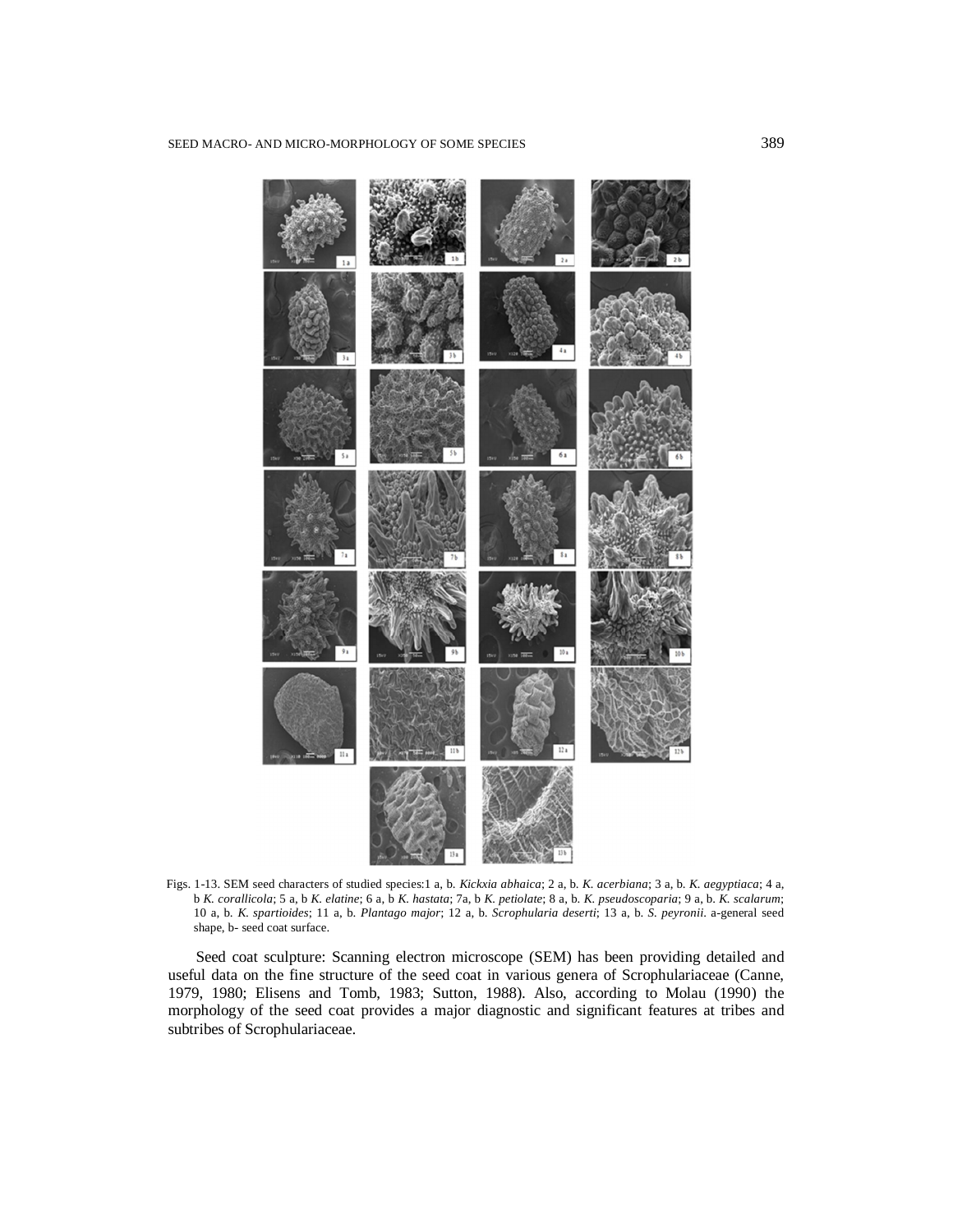All the studied *Kickxia* species except *K. elatine*, show tuberculate/ cristate seed coat sculpture with different tubercles or crista. The tubercles either small with obtuse apex or with broad base and globose cells or short papillated or long conical in shape.



Fig. 14. Evolutionary Relationship Tree of 13 species based on seed phenotypes.

The presence of seed surface with developed protuberances seems to have adaptive advantages for these seeds. Barthlott (1981) stated that such seeds with tubercles are much less to be contaminated by pathogens than smooth ones. Also, the rough surface could help to control the temperature in sunlight and have hydration ability which could create microclimate for the seeds to avoid drying damage as indicated by Hedge (1970).

With respect to *Plantagomajor* and *Kickxiaelatine*, the seed coat characterized by rugosereticulate sculpture. This result in accordance with Shehata and Loutfy (2006) with respect to *Plantago*. Pijl (1982) stated that, reticulate seed coat has often been related to water dispersion due to that these seeds having the ability to trap air, thus can float easily.

The results were cleared that, the seed coat sculpture could be useful in separation between the three studied genera. This in accordance with Attar *et al*. (2007) who stated that seed surface ornamentation can used for species delimitation in *Verbascum* (Scrophulariaceae).

The results cleared that; the seed coat sculpture as shown in the SEM micrographs varied in their appearance among the three studied genera. Only, the two *Scrophularia* species have seed coat with alveolate-reticulate Sculpture, the alveoli arranged in longitudinal rows with vesicles in *S. peyronii* and without vesicles in *S. deserti*. This result in agreement with Sutton (1988).

In conclusion, this study revealed that, some seed morphological characters are presented as a taxonomic criterion for genera delimitation. It was separated *Plantago major* than the two other studied genera based on seed shape and seed coat sculpture. Also, the dendrogram (Fig. 14) showed clearly that *Plantago major* was separated in independent cluster away from the rest of the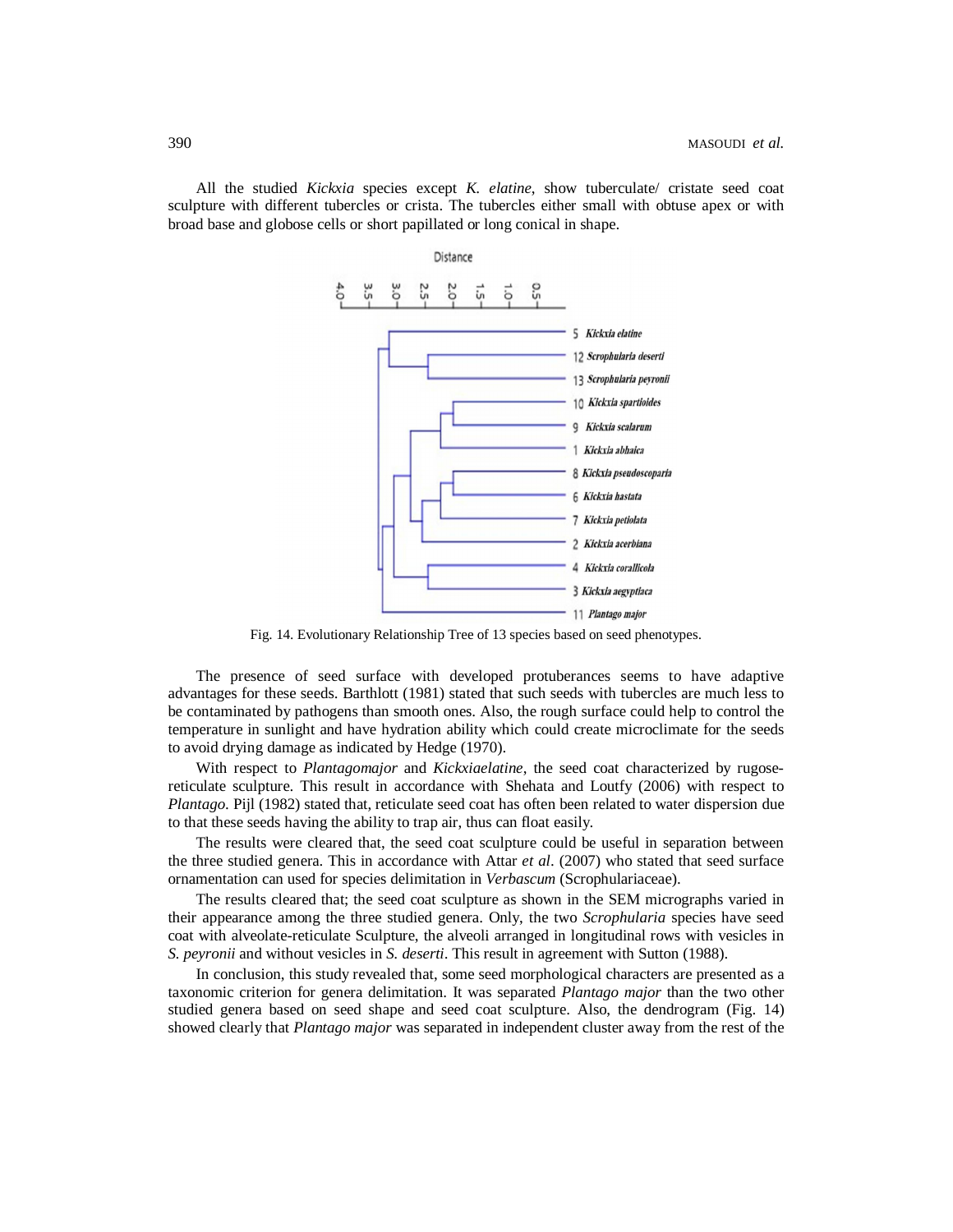studied species through significant characters; seed shape, epidermis, cell shape, periclinal and anticlinal walls as well as seed sculpture. While *K. elatine* combined with the two *Scrophularia* species in one cluster. The results in accordance with Hamed *et al*. (2014) and confirms the earlier views of some authors (Wettstein, 1895) and others for maintaining *Plantago* as a separate monogeneric family (Plantaginaceae) while grouping the other two genera *Kickxi*a and *Scrophularia* in family Scrophulariaceae. However, this result contradicts with Albach *et al*. (2005) finding, who grouped *Kickxia* in tribe: Antirrhineae while *Plantago* in tribe: Plantagineae under new circumscribed family Plantaginaceae.

Despite the progression in the molecular and phylogenetic studies that has been made toward a new circumscription of Plantaginaceae and Scrophulariaceae, several important problems remain obscured and unsolved. For more accurate assignment of some genera of the two families, more studies on many species are still needed.

Based on these macro- and micro-morphological characters of seeds, an identification key to the studied species is prepared as follows.

## **Key to the species**

|        | $^{+}$ |     |    | Seed length long $(866 \,\mu m)$ , seed shape ellipsoid                                     | Kickxia acerbiana     |
|--------|--------|-----|----|---------------------------------------------------------------------------------------------|-----------------------|
| $^{+}$ | $+$    |     |    | Seed length short $(367 \,\mu m)$                                                           |                       |
|        |        |     |    | Seed shape ellipsoid                                                                        | K. hastata            |
|        |        |     |    | Seed shape rounded                                                                          | K. petiolata          |
|        |        |     |    | Seed shape reniform                                                                         | K. spartioides        |
| $+$    | $+$    | $+$ |    | Seed length moderate size $(414 – 571 \mu m)$                                               |                       |
|        |        | 1.  |    | Seed shape prismatic/cylindrical                                                            | K. aegyptiaca         |
|        |        | 2.  |    | Seed shape peltate, angled with apical rounded scar                                         | Plantago major        |
|        |        | 3.  |    | Seed shape ovate                                                                            | K. elatine            |
|        |        | 4.  |    | Seed shape oblong ovate                                                                     |                       |
|        |        |     | a. | Seed coat sculpture alveolate with vesicles                                                 | Scrophularia peyronii |
|        |        |     | b. | Seed coat sculpture alveolate without vesicles                                              | S. deserti            |
|        |        | 5.  |    | Seed shape reniform                                                                         |                       |
|        |        |     |    | Anticlinal cell wall channel, seed coat sculpture with<br>obtuse apex                       | K. abhaica            |
|        |        |     |    | Anticlinal cell wall levelled, undulate, seed coat<br>sculpture with long conical tubercles | K. scalarum           |
|        |        | 6.  |    | Seed shape ellipsoid                                                                        |                       |
|        |        |     |    | Seed sculpture tubercles with broad base and globose K. corallicola<br>cells                |                       |
|        |        |     |    | Seed sculpture with papillate tubercles                                                     | K. pseudoscoparia     |
|        |        |     |    |                                                                                             |                       |

#### **Conclusion and Recommendation**

The Morphological characteristics of the seed surface are important in defining, separating, and studying the evolutionary relationships between Taxa. This observation gives extra support to the taxonomic views that suggest the retention of the *Kickxia* in the family of Scrophulariaceae *s.l.*  and maintaining *Plantago* in a separate monogenetic family of Plantaginaceae using a stereo and scanning electron microscope.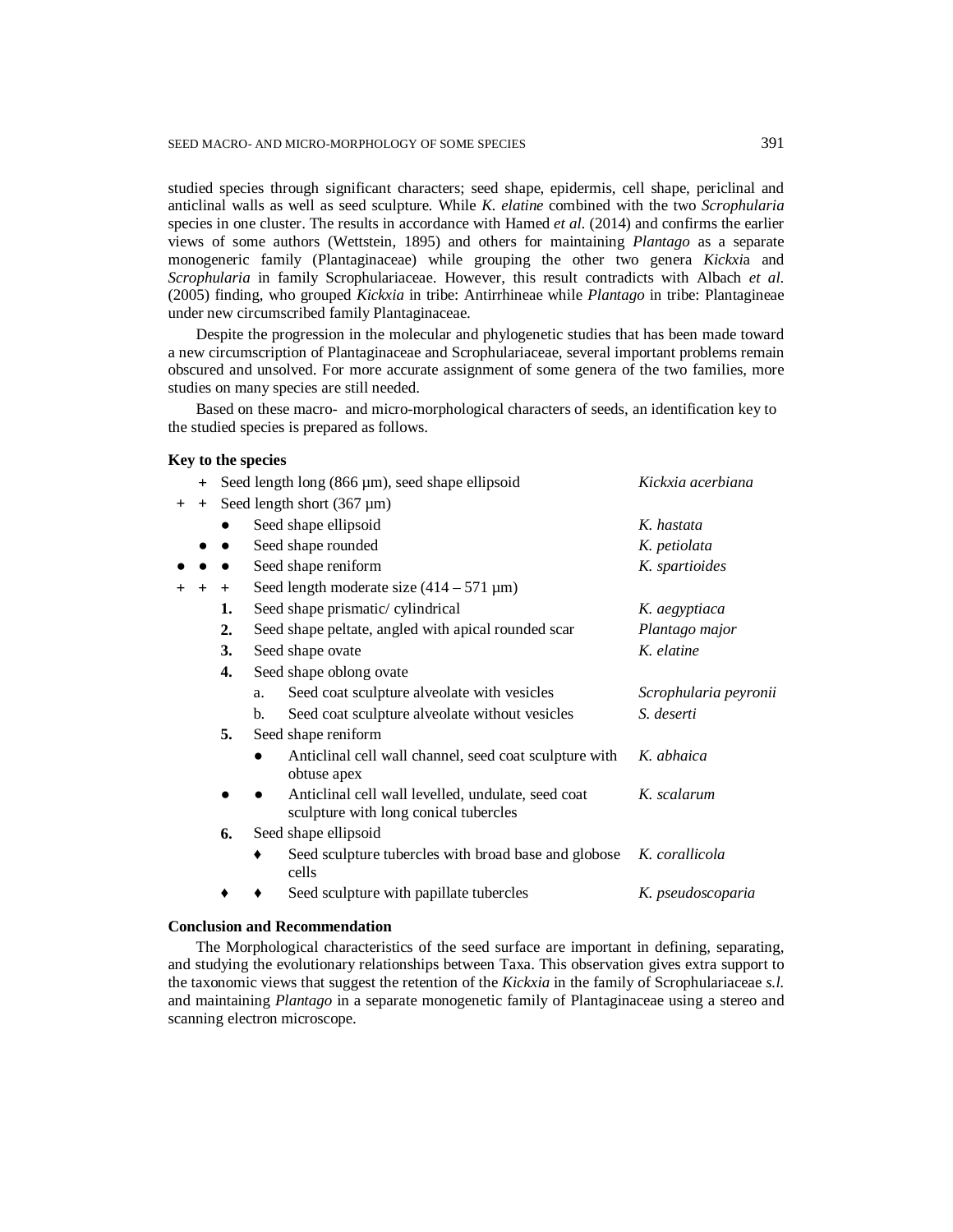## **References**

- Abdel Khalik, K. and Maesen, L. 2002. Seed morphology of some tribes of Brassicaceae (implications for taxonomy and species identification for the flora of Egypt). Blumea **47**(2): 363–383.
- Abdel Khalik, K. 2010. Seed coat morphology its systematic significance in Juncus L. (Juncaceae) in Egypt. J. syst and Evol. 48: 215–223. <https://doi.org/10.1111/j.1759-6831.2010.00075.x>
- Abdel Khalik, K. and Hassan, N. 2012. Seed coat trichome micromorphology of Egyptian Fagonia (Zygophyllaceae) with emphasis on its systematic implication. Nordic J. Bot. **30**: 116–126. <https://doi.> org/10.1111/j.1756-1051.2011.01112.x
- Attar, F., Keshvari, A., Ghahreman, A. and Zarre, S. 2007. Micromorphological studies on *Verbascum* (Scrophulariaceae) in Iran with emphasis on surface, capsule ornamentation and trichomes. Flora **202**: 169–175.<https://doi.org/10.1016/j.flora.2006.04.001>
- Akbari, R. and Azizan, D. 2006. Seed morphology and seed coat Sculpturing of *Epilobium* L. species (Onagraceae Juss.) from Iran. Turk. J. Bot. **30**: 435–440.
- Albach, D., Martine, M., Fischer, M. and Chase, M. 2004. A new classification of the tribe Veronicaceae, problems and a possible solution. Taxon **53**(2):429–452.
- Albach, D., Meudt, H. and Oxelman, B. 2005. Piecing together the "New Plantaginaceae". Am. J. Bot. **92**(2): 297-315. <https://doi.org/10.3732/ajb.92.2.297>
- APG (Angiosperm Phylogeny Group) 2009. An Update of the Angiosperm Phylogeny Group classification for orders and families of flowering plants. The Linnean Society of London. Bot. J. Linn. Soc. **141**: 105– 121.<https://doi.org/10.1111/j.1095-8339.2009.00996.x>
- Barthlott, W. 1981. Epidermal and seed surface characters of plants: systematic applicability and some evolutionary aspects. Nord. J. Bot. **1**: 345–355. <https://doi.org/10.1111/j.1756-1051.1981.tb00704.x>
- Barthlott, W.1984. Microstructural Features of Seed Surface. In: Heywood, V.H. and Moore, D.C., Eds., Current Concepts in Plant Taxonomy, Academic Press, Cambridge, pp. 95-105.
- Bentham, G. 1846. Scrophulariaceae. In: A., de candolle (ed.), prodromus systematis naturalis regni vegetabitis, victor Masson, Paris, France.
- Bona, M. 2013. Seed micro sculpturing of Turkish *Lepidium* (Brassicaceae) and its systematic application Turk. J. Bot. **37**: 662–668.<https://doi.org/10.3906/bot-1207-2>
- Canne, J. 1979. A light and scanning electron microscope study of seed morphology in *Agalinis* (Scrophulariaceae) and its taxonomic significance. Syst. Bot. **4**: 281–296. <https://doi.org/10.> 2307/2418806
- Canne, J. 1980. Seed surface features in *Aureolaria*, *Brachystigma*, *Tomanthera* and certain South American *Agalinis* (Scrophulariaceae). Syst. Bot. **5**: 241–252. <https://doi.org/10.2307/2418371>
- Chaudhary, S.A. 2001. The Flora of the Kingdom of Saudi Arabia. Ministry of Agriculture, Riyadh.
- Chiang, L., Chiang, W., Chang, M., Ng, L. and Lin, C. 2002. Antiviral activity of *Plantagomajor* extracts and related compounds in vitro. Antiviral Res. **55**(1): 53–62. <https://doi.org/10.1016/S0166-3542> (02)00007-4
- Cronquist, A. 1981. An Integrated System of Classification of Flowering Plants. New York. Columbia University Press.
- Dahlgren, R. 1975. A system of classification of the angiosperms to be used to demonstrate the distribution on of characters. Bot. Not. **128**: 119–147.
- Elisens, N. and Tomb, A. 1983. Seed morphology in New World Antirrhineae (Scrophulariaceae): systematic and phylogenetic implications. Plant syst. Evol. **142**: 23–4. <https://www.jstor.org/stable/23642747>
- Esau, K. 1977. Anatomy of the seed plants. 2<sup>nd</sup> edition, John Wiley and Sons Ltd, New York.
- Ghimire, B., Choi, G., Lee, H., Heo, K. and Jeong, M. 2017. Morphological studies on seeds of Scrophulariaceae *s.l.* and their systematic significance. Advances in seed Biology. <https://doi.org/> 10.5772/intechopen.70572
- Haddadian, K., Haddadian, K. and Zahmatkash, M. 2014. A review of Plantago plant. Ind. J. Trad. Knowl. **13**(4): 681–685.<http://hdl.handle.net/123456789/29518>